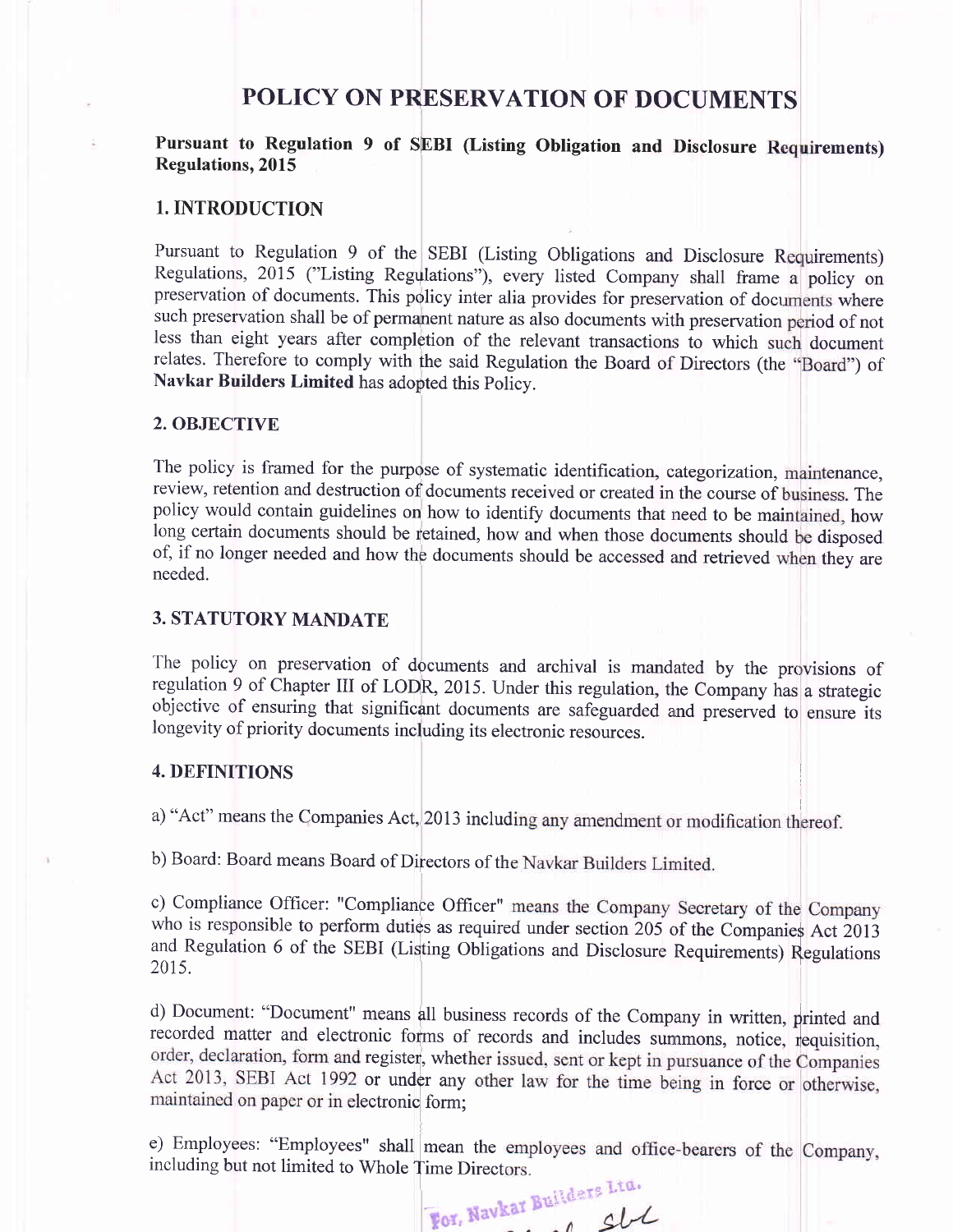f) Key Managerial Personnel: "Key Managerial Personnel" shall mean the officers of the Company as defined in Section  $2(51)$  of the Companies Act, 2013 and rules prescribed there under

g) Regulations: "Regulations" shall mean SEBI [Listing Obligations and Disclosure Requirements) Regulations 2015.

h) Any other term not defined herein shall have the same meaning as defined in the SEBI (Listing Obligations and Disclosure Requirements) Regulations 2015, Companies Act, 2013, Securities Contract Regulation Act or any other applicable law or regulations.

#### 5. CLASSIFICATION OF DOC

Board of directors have classified the documents into two categories as follows-

(a) Documents whose preservation

(b) Documents with preservation period of not less than eight years after completion of the relevant transactions.

#### 6. RESPONSIBILITY

The departmental head concerned will be responsible for the maintenance, preservation and destruction of records pertaining to Respective Department.

#### 7. POLICY REVIEW

The policy will be reviewed periodically by the Top Management of the company and amendments will be effected to subject to approval of the Board if and when practical difficulties are encountered. The Top management may also review this policy on document retention considering compliance requirements under any local, state, central legislation that may be formulated from time to time.

## 8. MODE OF PRESERVATION

Records or documents may be preserved either physically or in electronic form.

# 9. DESTRUCTION oF

department and action shall be taken by department to destroy those records which are due for disposal. The records/Documents shall be reviewed every year or according to need by the respective

# 10. PRESERVATION PERIOD

For determining the preservation period the documents are categorized as follows:

| SR.<br>NO. | <b>Category and description</b>                                                                                                                                                                                           | <b>Preservation period</b> |
|------------|---------------------------------------------------------------------------------------------------------------------------------------------------------------------------------------------------------------------------|----------------------------|
|            | Corporate records (certificate of business, listing Permanent<br>agreement, minutes book of the board, general<br>meeting and committees thereof, annual reports<br>originals, statutory registers to be maintained under |                            |